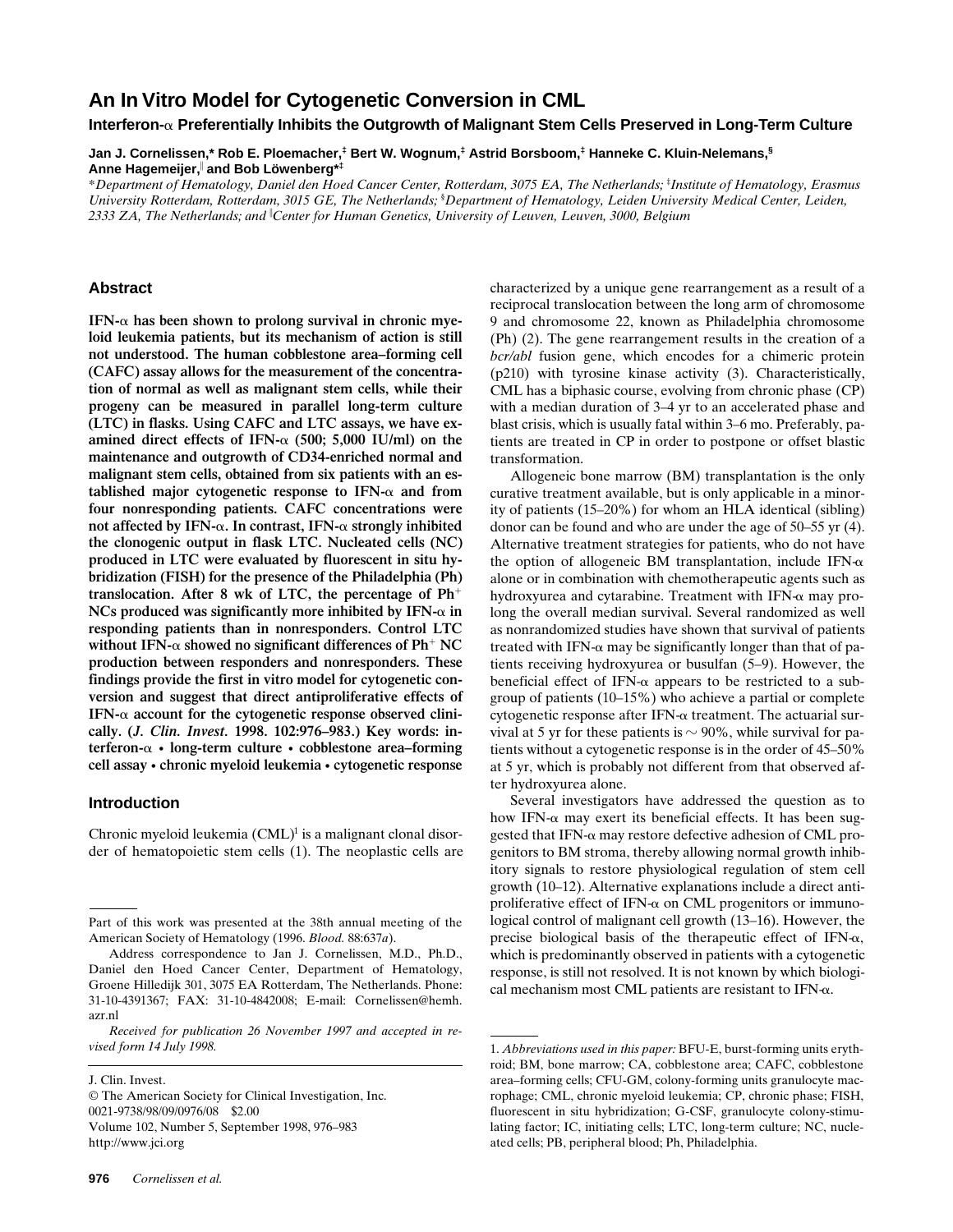Long-term cultures (LTCs) of normal and malignant hematopoietic cells have been used to study the relationship between primitive and committed hematopoietic progenitor cells and the marrow microenvironment (17). Such studies may potentially help to clarify the biological basis of the therapeutic effect of IFN- $\alpha$ . We have reported previously on the use of the murine FBMD-1 stromal cell line to establish a limiting dilution type long-term stroma-supported culture (LTC) assay that allows frequency analysis of murine (18, 19), rhesus monkey (20), and human hematopoietic stem cells (21). In this LTC, stem cells form phase-dark stroma-associated clones of immature hemopoietic cells (cobblestone areas, CA) (22). Early appearing, transient CAs represent spleen colony-forming stem cells (CFU-S day 12), whereas cells giving rise to late appearing CAs are related to primitive stem cells with long-term repopulating ability (23). Furthermore, we have shown recently that the FBMD-1 stromal cell line allows long-term growth of leukemic stem cells (24, 25). Both leukemic and normal stem cells obtained from individual CML patients were maintained efficiently throughout LTC (25). Such LTC provides a model to evaluate differential effects of cytokines or drugs on normal and malignant stem cells in CML. In this study we have investigated the inhibitory effects of IFN- $\alpha$  on the maintenance and outgrowth of normal and malignant stem cells obtained from CML patients with a well-documented clinical response to IFN- $\alpha$ .

## **Methods**

*Patients.* BM samples and peripheral blood (PB) samples used for this study were obtained after informed consent from CML patients in first CP. Response criteria were as follows. Complete hematological responses were: normalization of peripheral white blood cell counts to levels  $<$  10,000/ $\mu$ l and normal differentials with no immature forms (blasts, promyelocytes, myelocytes, or metamyelocytes); normalization of platelet counts to  $<$  450,000/ $\mu$ l; disappearance of all clinical symptoms and signs of disease including palpable splenomegaly. Cytogenetic responses were: absent: Ph chromosome persists in all analyzable metaphases; minimal: Ph chromosome in  $> 35\%$  of metaphases; partial: Ph chromosome in  $<$  35% of metaphases; complete: total elimination of Ph chromosome cells; major: either complete or partial ( $\geq 65\%$  Ph<sup>-</sup> cells).

*Enrichment of CD34*<sup>1</sup> *progenitor cells.* Cryopreserved samples were thawed at 37°C and slowly diluted with Iscove's medium containing 10% FBS and 3 U/ml of DNase I. Cells were pelleted and resuspended for antigen staining in PBS containing 1% FBS (Hyclone, Logan, UT). Fresh samples were diluted 1:1 with Hanks' balanced salt solution (GIBCO BRL, Gaithersburg, MD), and mononuclear cells were obtained by layering the cells over Ficoll (Lymphoprep; Nygaard, Oslo, Norway). A CD34<sup>+</sup> cell preenriched fraction was prepared by immunomagnetic bead selection by the anti-CD34 mAb 561 coated to immunomagnetic latex beads (Dynal, Oslo, Norway), followed by quantitative elution with anti-Fab antiserum (Detachabead). Alternatively, CD34<sup>+</sup> cells were purified using avidin-biotin immunoadsorption columns (CellPro Inc., Bothell, WA) as described previously (26).

*Immunofluorescence analysis.* CD34 staining was performed by incubating 106 nucleated cells (NCs) after erythrocyte lysis for 30 min with anti-CD34-FITC (HPCA-2 mAb; Becton Dickinson, San Jose, CA). Incubations were performed in Hanks' balanced salt solution containing 2% (wt/vol) FCS and 0.05% (vol/vol) sodium azide. After incubation the cells were washed and resuspended in Hanks' balanced salt solution at a concentration of  $2 \times 10^6$  cells/ml. Analytical two-color experiments were performed using a FACScan® flow cytometer (Becton Dickinson). Spillover of FITC fluorescence in the RPE detector was electronically compensated using appropriately stained control cells. List mode data for 10,000–50,000 cells were collected either ungated or in an electronic gate for cells with intermediate-to-high forward light scatter and low-to-intermediate right angle light scatter to exclude dead cells and mature granulocytes from the analysis. Flow cytometric data were analyzed using Lysys II software (Becton Dickinson).

*Hematopoietic growth factors.* For the in vitro studies the following purified recombinant human growth factors were kindly provided: granulocyte colony-stimulating factor (G-CSF; Amgen, Thousand Oaks, CA), granulocyte-macrophage colony-stimulating factor (GM-CSF; Genetics Institute, Cambridge, MA), and stem cell factor (Immunex, Seattle, WA). Purified recombinant human erythropoietin was purchased from Boehringer Mannheim (Mannheim, Germany). IFN-a-2a was obtained from Roche (Mijdrecht, The Netherlands).

*Stromal feeders.* The FBMD-1 stromal cell line was used as described before (18). In brief, stromal feeders were prepared by seeding 105 FBMD-1 cells from log-phase cultures into 25-cm2 culture flasks (Costar Corp., Cambridge, MA) or  $10<sup>3</sup>$  cells per well into flatbottomed 96-well plates (Falcon, Lincoln Park, NJ). Culture plastics destined for establishment of FBMD-1 stromal feeders were incubated overnight at  $4^{\circ}$ C with 0.2% gelatin (Sigma Chemical Co., St. Louis, MO) in demineralized water to improve adherence of the stromal layer. The FBMD-1 cells were cultured in  $\alpha$ -modified DME (GIBCO BRL) supplemented with Hepes (3.5 mM; Sigma), glutamine (2 mM; Sigma), sodium-selenite  $(10^{-7}$  M),  $\beta$ -mercaptoethanol  $(10^{-4}$  M), 10% FCS, 5% horse serum (GIBCO BRL), and hydrocortisone 21-hemisuccinate  $(10^{-5}$  M; Sigma). After 7–10 d of culture at  $33^{\circ}$ C and  $10\%$  CO<sub>2</sub>, the stromal layers had reached confluence and were overlaid with CML progenitors within the subsequent  $2 \text{ wk}$ 

*LTCs in flasks.* Confluent stromal layers of FBMD-1 cells in 25 cm<sup>2</sup> flasks were overlaid with  $15-30 \times 10^3$  CD34<sup>+</sup> preenriched NCs. The cells were cultured in  $\alpha$ -modified DME supplemented with Hepes (3.5 mM), glutamine (2 mM), sodium-selenite ( $10^{-7}$  M),  $\beta$ -mercaptoethanol  $(10^{-4}$  M), 20% horse serum, and hydrocortisone 21hemisuccinate  $(10^{-6}$  M). IL-3  $(12$  ng/ml) and G-CSF  $(20$  ng/ml) were added weekly to the culture. Flask cultures were set up in duplicate and maintained at  $33^{\circ}$ C and  $10\%$  CO<sub>2</sub> for 8 wk with weekly halfmedium changes and removal of half of the nonadherent cells. The number of NC produced as well as the clonogenic cell output of individual flask cultures was determined on weeks 2, 4, 6, and 8. A single cell suspension was taken up in medium and several concentrations of the cell suspension were plated in a clonogenic cell assay.

*Clonogenic cell assays.* Quantification of the number of colonyforming units granulocyte macrophage (CFU-GM) and burst-forming units erythroid (BFU-E) was performed using a semisolid (1% methylcellulose; Methocel, Stade, Germany) culture medium (Iscove's modified Dulbecco's medium; GIBCO BRL) at 37°C and 5%  $CO<sub>2</sub>$ . The cultures contained 10% FCS, 0.75% BSA (A9418; Sigma) supplemented with human transferrin (0.6 mg/ml; Behringwerke, Marburg, Germany), lecithin (20 µg/ml; Merck, Darmstadt, Germany), sodium-selenite (0.2 ng/ml; Merck),  $\beta$ -mercaptoethanol (5  $\times$ 10<sup>2</sup><sup>5</sup> M; Merck), erythropoietin (1 U/ml), IL-3 (15 ng/ml), G-CSF (50 ng/ml), GM-CSF (5 ng/ml), and stem cell factor (50 ng/ml) all at final concentrations. CFU-GM and BFU-E were counted on day 14 of culture in the same dish. Their added number (CFU-C) is presented as clonogenic output of LTC.

*Cobblestone area–forming cell (CAFC) assay.* Confluent stromal layers of FBMD-1 cells in flat-bottomed 96-well plates were overlaid with NCs in a limiting dilution setup. Input values ranged between 1 and 3,000 NCs per well for purified CD34<sup>+</sup> cells. 12 dilutions twofold apart were used for each sample with 15 replicate wells per dilution. The cells were cultured in the same medium and under the same conditions as the LTCs in flasks. To diminish the excessive nonadherent cell production and consequently increase the visibility of the CAs, a hydrocortisone 21-hemisuccinate concentration of  $10^{-5}$  M instead of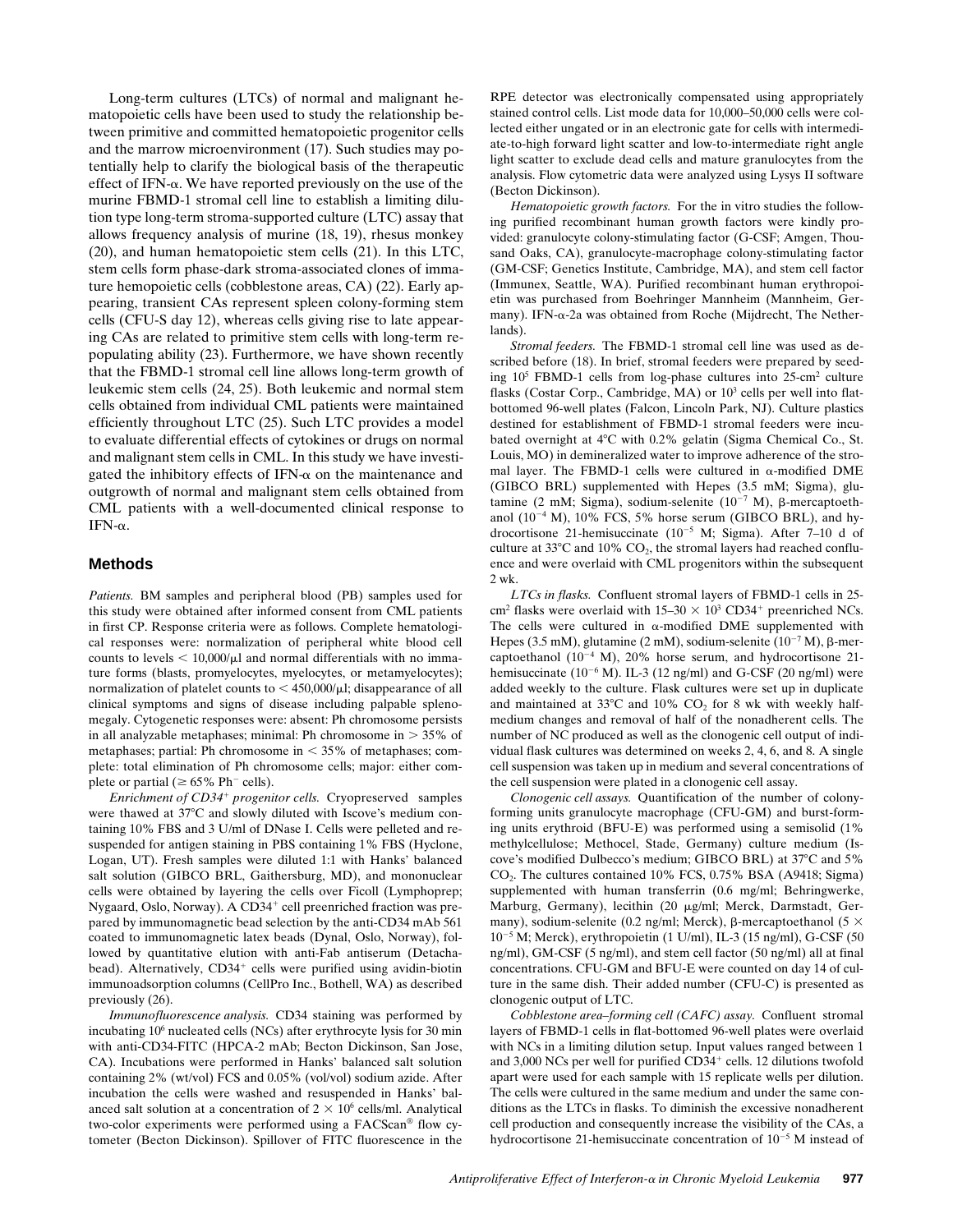$10^{-6}$  M was used in the CAFC culture medium. The percentage of wells with at least one phase-dark hematopoietic clone of at least five cells (i.e., CA) beneath the stromal layer was determined weekly for 6 wk and CAFC frequencies were calculated using Poisson statistics as described previously (18).

*Slide preparation for fluorescent in situ hybridization (FISH).* Cells were pelleted in 15 ml screw-capped tubes using a table-top centrifuge and washed once with RPMI containing 10 U/ml of heparin. After a hypotonic shock with 0.075 M KCl for 5 min, cells were fixed with methanol/acetic acid (3:1) for 15 min. For slide preparation, cells were applied to clean glass slides. Slides were stored at  $-80^{\circ}$ C until use.

*FISH.* In double-color FISH, a mixture of *bcr* and *abl* probes was used, that were labeled by standard nick translation using either biotin-16-dUTP or digoxigenin-11-dUTP (both from Boehringer Mannheim). After heat denaturation, 25–50 ng of probe was preannealed with 10  $\mu$ g of Cot-1 DNA for 1–3 h at 37°C. The hybridization mixture contained the probes and Cot-1 DNA in 50% formamide, 10% dextran-sulfate in  $2 \times$  SSCP. All details concerning pretreatment of slides, hybridization, washing, and immunochemical detection were as reported (27). The probes used were Cos-ABL-18, a 40-kb fragment containing the 3' coding region of the human *abl* gene, and Cos*bcr*-51, containing a 35.5-kb fragment representing most of the first exon and part of the first intron of *bcr*. The slides were analyzed using a fluorescent microscope equipped with a triple band pass filter for simultaneous excitation of FITC, Texas red, and DAPI. All analyses were performed using cells with good nuclear morphology and complete, nonoverlapping nuclei. For each hybridization experiment, at least 100 nuclei were scored (technicians were unaware of the clinical response of the patients). A cell was scored Ph<sup>-</sup> if two distinct red and two distinct green signals were visible within a nucleus. A cell was scored  $Ph<sup>+</sup>$  if it contained one distinct red signal, one distinct green signal, and one distinct yellow signal representing the coincidence of a red and green signal. In addition, a cell was scored  $Ph<sup>+</sup>$  if it contained two distinct red signals and two distinct green signals with one red signal and one green signal in close juxtaposition. All other cells that contained fewer signals were not scored as  $Ph<sup>+</sup>$  or  $Ph<sup>-</sup>$ , but were used to calculate the hybridization frequency, which ranged from 80 to 90% for this study, implying that two *abl* and two *bcr* signals were visible in at least 80% of all cells. Cytospin slides prepared from thawed CD34<sup>+</sup> selected progenitor cells obtained (after informed consent) from a patient with established accelerated CML were used as positive control slides. Cytogenetic evaluation of these CD34<sup>+</sup> progenitor cells yielded 100%  $Ph$ <sup>+</sup> metaphases (30/30) without additional cytogenetic abnormalities. Evaluation by FISH yielded positivity for *bcr/abl* of  $97\pm2\%$  ( $n = 8$ ). Cytospin slides prepared from thawed CD34<sup>+</sup> selected progenitor cells obtained (after informed consent) from a patient with breast cancer were used as negative control slides, yielding a positivity for *bcr/abl* of  $2\pm 1\%$  (*n* = 7). Experiments were considered of sufficient quality if the hybridization frequency was . 80% and positive and negative controls yielded, respectively, a percentage of at least 95% (positive control) and  $\lt$  5% (negative control).

*Data analysis.* Data were analyzed using SlideWrite Plus for DOS Version 6.0 (Advanced Graphics Software, Carlsbad, CA). Curve fits were performed using a least squares regression fit. Correlation coefficients were calculated using two-tailed *t* test or Wilcoxon rank-sum (Mann-Whitney) test in case of unequal variances.

## **Results**

*Patients.* Patient characteristics are presented in Tables I and II. Six patients developed a major cytogenetic response after IFN- $\alpha$  treatment, including three complete responses and three partial responses. The median time to their best cytogenetic response was  $\sim$  2 yr (range 8–54 mo). All cytogenetic responses were preceded by a complete hematological response, which was achieved at a median time of 3 mo after diagnosis (range 2–6 mo). Four patients failed to show a cytogenetic response after treatment with IFN- $\alpha$  for at least 50 mo (range 59–84 mo). However, two out of these four patients achieved a complete hematological response. BM or PB samples used for our experiments were the earliest samples available, which were obtained within 3 mo of diagnosis for six patients and between 5 and 28 mo from diagnosis for the other four patients.

*Effect of IFN-* $\alpha$  *on CAFC frequency.* CD34<sup>+</sup> selected cells were assayed for their concentration of CAFC. Enrichment of  $CD34<sup>+</sup>$  cells resulted in a mean purity of 75%  $CD34<sup>+</sup>$  cells (range  $49-92\%$ ). Stromal layers were overlaid with CD34<sup>+</sup> NCs in a limiting dilution setup either in the presence or absence of IFN- $\alpha$ . Initially, IFN- $\alpha$  was added to final concentrations of 50 and 500 IU/ml. No inhibitory effect of IFN- $\alpha$  was observed when CAFC frequencies were assayed weekly during a culture period of 9 wk. This is exemplified for patient 6 in Fig. 1. As no inhibitory effect was observed, a higher dosage of IFN- $\alpha$  was also evaluated. Therefore, in subsequent experiments, the dosage of IFN- $\alpha$  was increased to a final concentration of 5,000 IU/ml, which was added every week to the cultures. Cumulative results with progenitor cells from three responding and three nonresponding patients are presented in Fig. 2. Cytogenetic responders were patients 1–3 (Table I) and nonresponders were patients 7–9 (Table II). CAFC concentrations are presented as percentages of concentrations assayed by parallel control cultures without IFN- $\alpha$ . No significant in-

*Table I. Characteristics of IFN-*a *Responsive Patients*

| Patient |                | Clinical status<br>at diagnosis | Response to IFN- $\alpha$ |                        |                                        |                        |                                        |                        |           |
|---------|----------------|---------------------------------|---------------------------|------------------------|----------------------------------------|------------------------|----------------------------------------|------------------------|-----------|
|         | Age $(yr)/sex$ |                                 | Hematological             |                        | Cytogenetic                            |                        | Study sample                           |                        |           |
|         |                |                                 | Type                      | Time from<br>diagnosis | $%$ of $Ph$ <sup>+</sup><br>metaphases | Time from<br>diagnosis | $%$ of $Ph$ <sup>+</sup><br>metaphases | Time from<br>diagnosis | Source    |
|         |                |                                 |                           | mo                     |                                        | mo                     |                                        | mo                     |           |
|         | 40/F           | CP                              | <b>CHR</b>                | 6                      | 3                                      | 25                     | 100                                    | 5                      | BM        |
| 2       | 28/F           | $\rm CP$                        | <b>CHR</b>                | 3                      | $\overline{0}$                         | 54                     | 100                                    | $\mathbf{0}$           | <b>BM</b> |
| 3       | 52/M           | $\rm CP$                        | <b>CHR</b>                | ◠                      | $\overline{0}$                         | 47                     | 100                                    | $\mathbf{0}$           | BM        |
| 4       | 56/F           | CP                              | <b>CHR</b>                | $\bigcap$              | $\theta$                               | 14                     | 100                                    | $\overline{0}$         | PB        |
| 5       | 24/F           | CP                              | <b>CHR</b>                | 3                      | 25                                     | 29                     | 81                                     | 18                     | <b>BM</b> |
| 6       | 56/M           | CP                              | <b>CHR</b>                | ↑                      | 35                                     | 8                      | 100                                    | $\overline{0}$         | PB        |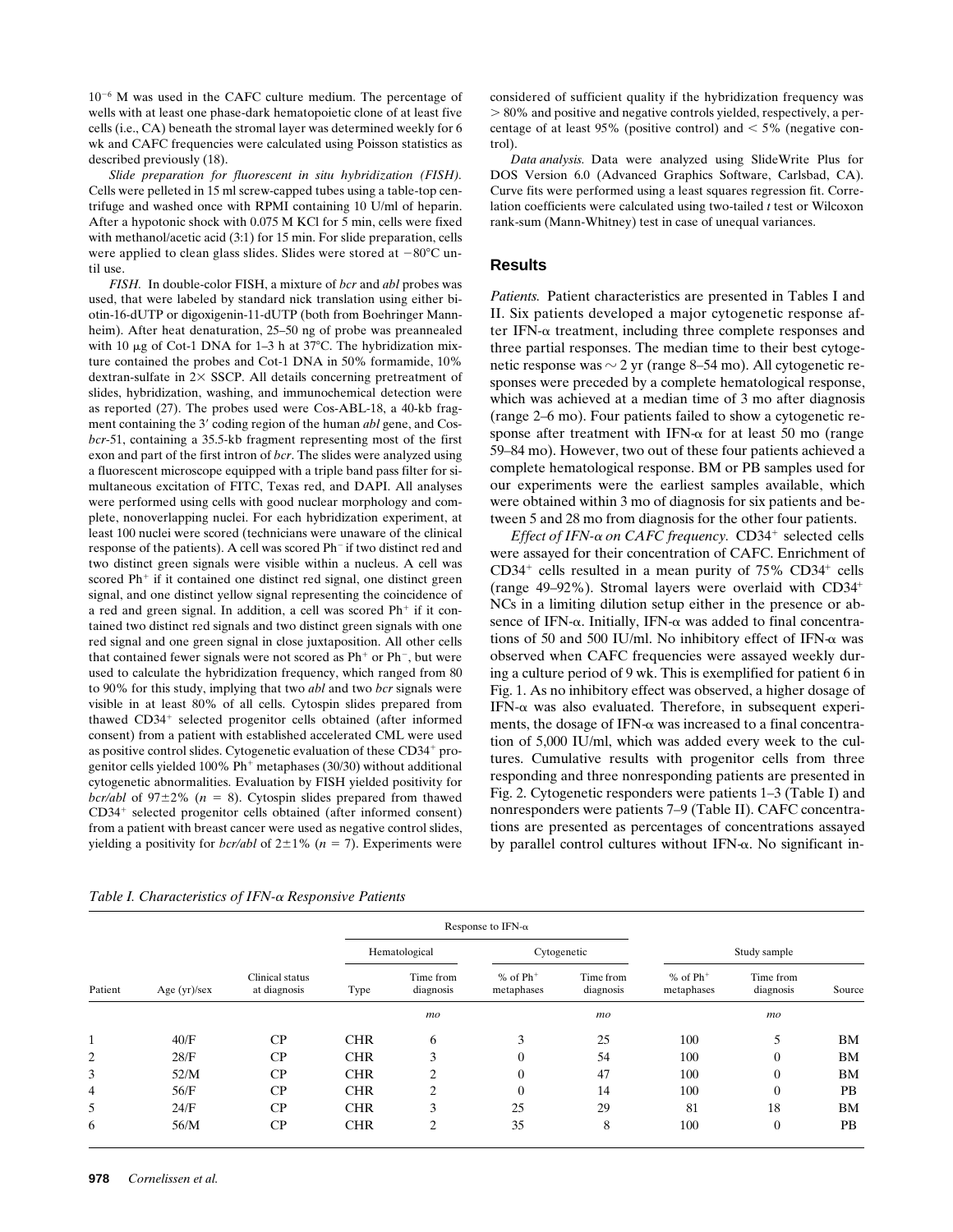| Table II. Characteristics of IFN-a Refractory Patients |  |  |
|--------------------------------------------------------|--|--|
|                                                        |  |  |

| Patient | Age $(yr)/sex$ | Clinical status<br>at diagnosis |               | Response to IFN- $\alpha$ |                                        |                        |                                        |                        |           |
|---------|----------------|---------------------------------|---------------|---------------------------|----------------------------------------|------------------------|----------------------------------------|------------------------|-----------|
|         |                |                                 | Hematological |                           | Cytogenetic                            |                        | Study sample                           |                        |           |
|         |                |                                 | Type          | Time from<br>diagnosis    | $%$ of $Ph$ <sup>+</sup><br>metaphases | Time from<br>diagnosis | $%$ of $Ph$ <sup>+</sup><br>metaphases | Time from<br>diagnosis | Source    |
|         |                |                                 |               | mo                        |                                        | mo                     |                                        | mo                     |           |
|         | 62/M           | $\rm CP$                        | <b>CHR</b>    | 3                         | 100                                    | $<$ 59                 | 100                                    | $\overline{0}$         | BM        |
| 8       | 48/M           | CP                              | Partial       |                           | 100                                    | <63                    | 100                                    | $\overline{0}$         | BM        |
| 9       | 59/M           | CP                              | Partial       |                           | 100                                    | < 60                   | 100                                    | 6                      | <b>BM</b> |
| 10      | 29/M           | CP                              | <b>CHR</b>    | 6                         | 100                                    | < 84                   | 100                                    | 28                     | <b>BM</b> |

hibitory effect was observed after 8 wk of culture. Neither the number nor the size of CA (results not shown) was affected by  $IFN-\alpha$  in responding as well as nonresponding patients.

*Effects of IFN-*a *on production of NCs and committed progenitors.* CD34<sup>+</sup> selected progenitor cells were also cultured in flask LTC. Stromal layers of FBMD-1 cells were overlaid with  $CD34<sup>+</sup>$  progenitor cells and the number of NCs produced was determined every other week. In addition, NCs produced were assayed for CFU-GM and BFU-E recovery after plating in secondary clonogenic cell cultures. The cumulative production of CFU-GM and BFU-E after 8 wk of culture was calculated. Results are shown in Figs. 3 and 4. Weekly addition of IFN- $\alpha$  to flask LTC resulted in a significant and dose-dependent inhibition of the production of NC and the production of CFU-GM and BFU. Production was inhibited in all patients, including cytogenetically responding as well as nonresponding patients. After 8 wk of flask LTC, nonadherent cells were removed and assayed as described. Subsequently, adherent cells were also removed and assayed for CFU-GM and BFU-E recovery after plating in secondary clonogenic cultures. Results are presented in Fig. 5. Adherent cells from flask LTC without weekly addition of IFN-a produced significantly more CFU-C than adherent cells from flask cultures to which IFN- $\alpha$  was

added weekly to concentrations of 500 or 5,000 IU/ml. No differences were apparent between responders and nonresponders.

The total number of nonadherent NC and CFU-C assayed during 8 wk of LTC represented all cells produced with no regard to the leukemic or normal nature of the cells. To distinctively evaluate the production of normal NC as compared with Ph<sup>+</sup> NC, cells were analyzed by FISH with *bcr* and *abl* specific probes.

*Effect of IFN-* $\alpha$  *on production of Ph<sup>+</sup> NCs.* FISH analysis was performed on CD34<sup>+</sup> progenitor cells before LTC and on NC produced after 8 wk of LTC to determine the percentages of *bcr/abl* positive cells. Percentages for individual patients are shown in Fig. 6, whereas median values and statistical analysis are presented in Table III. Both normal and leukemic cells were detectable before LTC in samples from responding patients as well as nonresponders. Median percentages of  $CD34+/Ph+NC$  did not differ between the two groups of patients, although a wider range was observed in progenitor cells from responding patients (27–95%). In both responders and nonresponders, the percentage of  $Ph<sup>+</sup>$  cells did not change significantly during 8 wk of LTC in the absence of IFN- $\alpha$ , con-



Figure 1. Weekly CAFC frequencies per 10<sup>5</sup> CD34<sup>+</sup> NC, obtained from the BM of patient 5, cultured without IFN-a (*open circles*), or in the presence of 50 IU (*open boxes*), or 500 IU (*open diamonds*) IFN/ ml at final concentrations.



Figure 2. CAFC week 8 frequencies per  $10^5$  CD34<sup>+</sup> NC expressed as mean percentages ( $\pm$ SEM) of parallel control cultures without IFN- $\alpha$ . IFN- $\alpha$  was added weekly to final concentrations of 500 or 5,000 U/ml. CD34<sup>+</sup> NC were obtained from BM samples of clinically responding patients  $(n = 3)$  and patients  $(n = 3)$  without a cytogenetic response to IFN- $\alpha$ .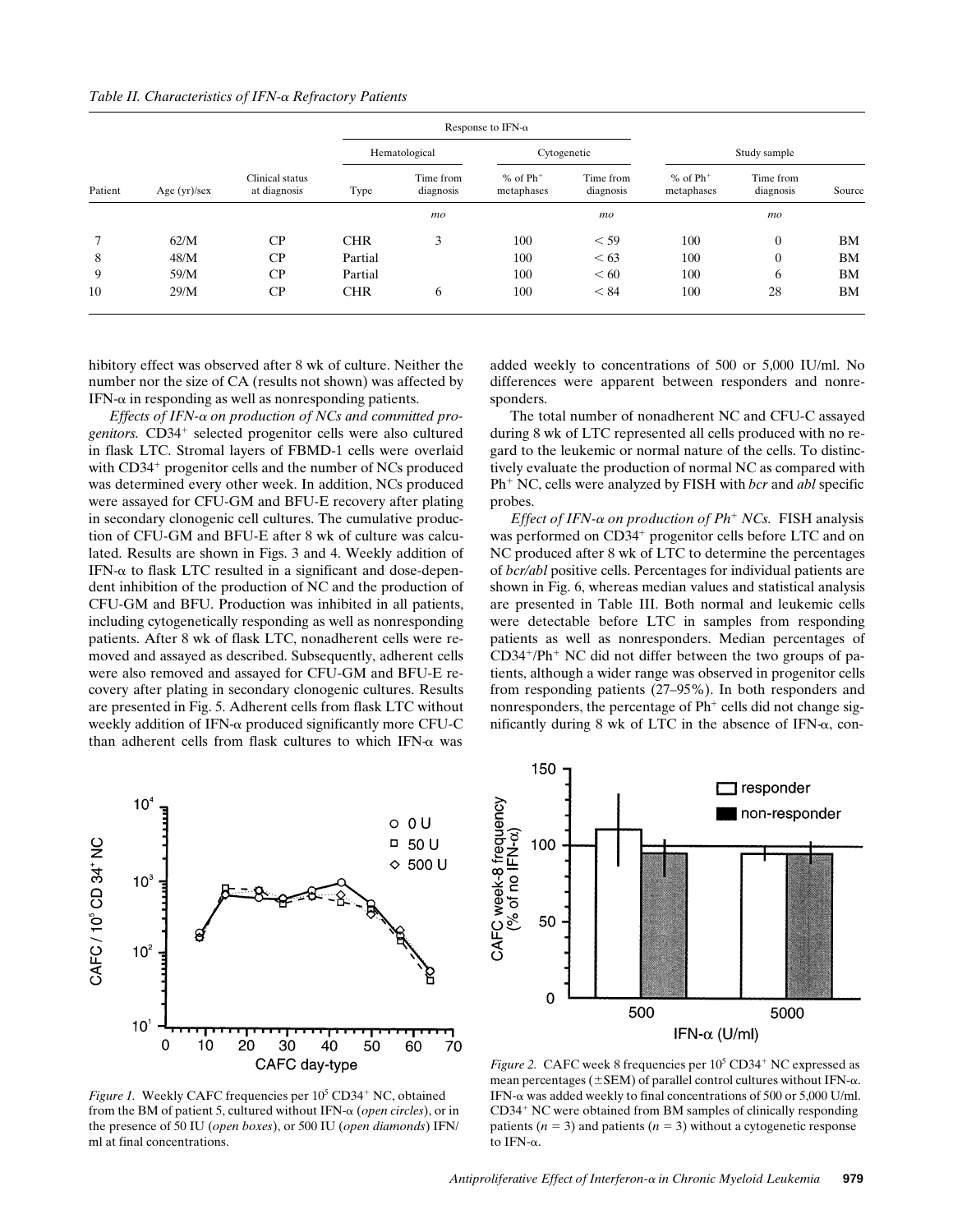

*Figure 3.* NCs produced at weeks 2, 4, 6, and 8 in flask LTC expressed as mean percentages ( $\pm$ SEM) of parallel control LTC without IFN- $\alpha$ . Final concentrations of weekly added IFN- $\alpha$  were 500 and 5,000 U/ml, respectively. NC production of cytogenetic responders  $(n = 3)$  and nonresponders  $(n = 3)$  were compared.

firming earlier findings that LTC on the FBMD-1 stromal cell line equally supports outgrowth of  $Ph<sup>+</sup>$  and  $Ph<sup>-</sup>$  progenitors (25). The percentage of  $Ph+NC$  produced by progenitor cells from nonresponders did not change over 8 wk of LTC in the presence of IFN- $\alpha$ . In contrast, the production of Ph<sup>+</sup> NC by progenitors from responding patients declined from 80 to 31% after 8 wk of LTC in the presence of  $5,000$  IU/ml IFN- $\alpha$ . The difference between responders and nonresponders was significant ( $P = 0.011$ , Table III). In addition, the percentage of Ph<sup>+</sup> NC produced by responders either in the absence or presence of 5,000 IU/ml IFN- $\alpha$  (80 vs. 31%) was also significant ( $P =$ 0.03). The median percentage of  $Ph<sup>+</sup> NC$  produced in the presence of 500 IU/ml IFN- $\alpha$  also declined to 45 and 66%, respectively, for responding and nonresponding patients, but this difference was of borderline significance ( $P = 0.077$ ). Control LTC that did not include IFN- $\alpha$  showed no statistically sig-

*Table III. Effect of IFN on Ph<sup>+</sup> Cell Production in LTC* 

|                    |                     |                         | Percentage of Ph <sup>+</sup> nucleated cells |                            |           |         |  |
|--------------------|---------------------|-------------------------|-----------------------------------------------|----------------------------|-----------|---------|--|
|                    |                     | Responders<br>$(n = 6)$ |                                               | Nonresponders<br>$(n = 4)$ |           |         |  |
| LTC.<br>time point | IFN dosage added    | Median                  | Range                                         | Median                     | Range     | P value |  |
| wk                 | $I\bar{I}/m\bar{I}$ |                         |                                               |                            |           |         |  |
| $\overline{0}$     |                     | 80                      | $27 - 95$                                     | 73                         | $65 - 83$ | 0.67    |  |
| 8                  | $\Omega$            | 51                      | $42 - 64$                                     | 57                         | $47 - 84$ | 0.16    |  |
| 8                  | 500                 | 45                      | $37 - 48$                                     | 68                         | $47 - 91$ | 0.077   |  |
| 8                  | 5000                | 31                      | $10 - 40$                                     | 66                         | $52 - 89$ | 0.011   |  |

FISH analysis was performed on CD34<sup>+</sup> NC before LTC and on NC produced after 8 wk of LTC either in the presence or absence of IFN-a. Median percentages of  $Ph^+$  and  $Ph^-$  NC are presented separately for responding and nonresponding patients and were compared using the Wilcoxon rank-sum test.



*Figure 4.* Nonadherent clonogenic cell production at weeks 2, 4, 6, and 8 in flask LTC in the presence of 500 or 5,000 IU/ml IFN-a expressed as mean percentages ( $\pm$ SEM) of parallel control LTC without IFN- $\alpha$ . Responding patients ( $n = 3$ ) and nonresponders ( $n = 3$ ) were compared.

nificant difference ( $P = 0.16$ ) between the percentages of  $Ph<sup>+</sup>$ NC in responding (51%) and nonresponding (57%) patients.

# **Discussion**

Treatment of CML patients with IFN- $\alpha$  may induce hematologic remissions in up to 75% of patients, while a cytogenetic remission may follow in  $\sim$  15–20% of patients (5–9, 28). Moreover, IFN- $\alpha$  has been shown to significantly prolong survival in CP CML. However, the survival benefit is restricted to the subgroup of patients, who develop a cytogenetic conversion as indicated by a reappearance of normal BM metaphases. A hematological response is usually achieved within 2–3 mo, but a cytogenetic response develops more slowly and it may take



*Figure 5.* Clonogenic cell production by adherent cells removed after abrogation of flask LTC after 8 wk of culture in the presence or absence of IFN-a. Results are expressed as percentages of production by adherent cells from LTC without addition of IFN- $\alpha$ . No significant differences between responders and nonresponders were observed.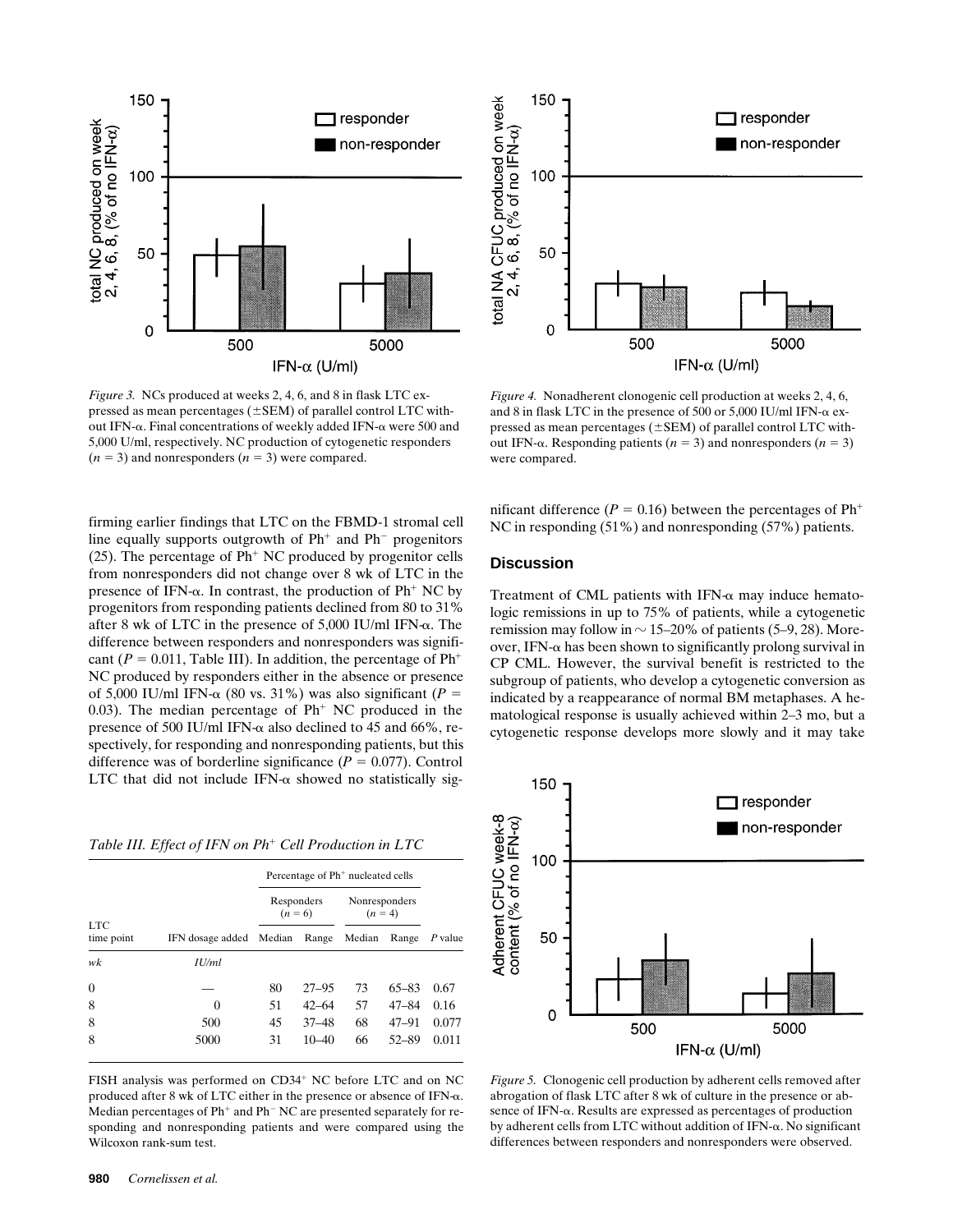

*Figure 6.* Percentages of  $Ph^+CD34^+$  NC before LTC in the presence of 5,000 IU/ml IFN- $\alpha$  as compared with the percentage of Ph<sup>+</sup> NC produced after 8 wk of LTC by  $CD34<sup>+</sup>$  NC of patients with a clinical cytogenetic response  $(n = 6)$  or without a cytogenetic response  $(n = 4)$ .

many months before patients have reached their best cytogenetic response to IFN- $\alpha$  (Tables I and II) (7–9). The underlying biological mechanism of that favorable and specific effect of IFN- $\alpha$  is still poorly understood. LTC of normal and malignant hematopoietic progenitor cells in vitro in the presence of  $IFN-\alpha$  may potentially help to settle the biological basis of that therapeutic effect of IFN- $\alpha$ . In this study we show that IFN- $\alpha$ does not eradicate normal or malignant CAFCs maintained in LTC, but inhibits their outgrowth. Furthermore, IFN- $\alpha$  preferentially inhibits the outgrowth of malignant progenitor cells obtained from patients with a clinical cytogenetic response. In contrast, no preferential inhibition is exerted by IFN- $\alpha$  on the outgrowth of malignant progenitor cells from clinical nonresponsive patients. These in vitro findings mimic the clinical pattern of cytogenetic conversion induced by IFN- $\alpha$  and suggest that inhibition of the outgrowth of CML progenitor cells might account for the cytogenetic response to  $IFN-\alpha$ .

CML is a malignancy of hematopoietic stem cells and their maintenance in LTC is a prerequisite to study antiproliferative effects of cytokines such as IFN- $\alpha$  in vitro for a prolonged period of time. It has been reported that LTCs supported by human stromal feeders of CML progenitors are hampered by a defective maintenance of malignant but not of normal progenitors (29, 30). Previously, we showed that both malignant and normal stem cells can be maintained for 1–2 mo efficiently in LTC, if supported by the murine cell line FBMD-1 (25). A stromal cell line of murine origin offers an additional advantage in that murine cells lack the receptor for human IFN- $\alpha$ , which enabled us to study direct effects of  $IFN_{\alpha}$  on stem cells. In addition, the relatively long time span of the LTC assay may allow for measuring effects of IFN- $\alpha$ , which more closely resemble the delayed therapeutic effect in vivo. First we addressed the question of whether IFN- $\alpha$  eliminates primitive progenitor cells. No such effect was observed as indicated by unaltered frequencies of CAFC in the presence of IFN- $\alpha$ . We demonstrated previously a distinct phenotype and distinct

functional characteristics of early and late CAFC in sorted BM samples (21). Early CAFC are considered to represent more transiently repopulating stem cells, while week 5–8 CAFC are related to primitive stem cells with long-term ability to produce committed progenitors of different lineages. Late (weeks 5–8) CAFC are preferentially confined to the subset of CD34<sup>+</sup> Rho-123<sup>dull</sup>, DR<sup>-</sup>, 5FU-resistant normal human BM progenitor cells. By sharing multiple functional and phenotypic characteristics with LTC initiating cells (LTC-IC), late CAFC and LTC-IC probably represent a comparable subset of progenitor cells (23, 31). Recently, we showed that phenotypically defined subsets of  $CD34<sup>+</sup>$  (subfractionated on the basis of  $CD38<sup>-</sup>$  expression) CML progenitors showed distinct patterns of early and late appearing CAFC and did not differ from their normal counterparts, indicating that late appearing CAFC of CML PB or BM can be compared with week 5 LTC-IC (25). In the present study, IFN- $\alpha$  did not affect the frequency of early (weeks 2 and 3) CAFC nor late appearing (weeks 5–8) CAFC (Figs. 1 and 2), indicating that these stem cell subsets were not eliminated by IFN- $\alpha$  in that time period of LTC.

Theoretically, it is possible that malignant CAFC could be inhibited, whereas Ph<sup>-</sup> CAFC could be expanded (or vice versa). In that situation, the number of CAFC ( $Ph$ <sup>+</sup> and  $Ph$ <sup>-</sup>) could remain unchanged, as observed. However, to date, we have never observed adult stem cell expansion in our CAFC system and it would be very unlikely that an inhibitory cytokine like IFN- $\alpha$  would exert such an expansion effect.

The second question, of whether  $IFN-\alpha$  affects the progeny produced by CML CAFC, was studied by assaying the generation of committed progenitors in flask LTC. The production of NC and CFU-C by normal and malignant CAFC was dosedependently inhibited by IFN- $\alpha$  (Figs. 3 and 4). These results compare well to earlier studies by Galvani et al., who showed that IFN- $\alpha$  preferably inhibited more committed progenitors of both normal and malignant origin (32). A preferential inhibition of late progenitors may be explained by findings of Eaves et al., showing that more late than early progenitors are in cell cycle than early progenitors and may therefore be more responsive to the antiproliferative effects of IFN- $\alpha$  (33).

In this study, IFN- $\alpha$  inhibited the cell production by malignant CAFC from responding patients and nonresponding patients, but a relative stronger inhibition was observed with respect to the NC production of malignant CAFC from responders (Fig. 6 and Table III). These findings may be explained by a direct inhibitory effect of IFN- $\alpha$  or by indirect inhibition mediated by stromal cells after increased adhesion of CML progenitors to BM stroma. Several studies have shown that adhesion of CML progenitors to stromal cells is impaired. IFN- $\alpha$  may restore adhesion to BM stroma (10–12, 34), which may result in integrin-mediated inhibition of proliferation of CML progenitors. An effect of IFN- $\alpha$  on CML stem cells acting via increased adhesion to stromal cells is probably not involved in our study. Stroma-associated CFU-C production was not increased by IFN- $\alpha$ . On the contrary, CFU-C production by adherent cells removed from flask LTC was similarly inhibited by IFN- $\alpha$  as the production of CFU-C by nonadherent cells (Fig. 5). These results as well as the unaltered week 8 CAFC frequencies strongly suggest that the inhibition of nonadherent CFU-C generation by IFN- $\alpha$  did not result from enhanced progenitor adhesion. An indirect effect of IFN- $\alpha$  via stroma cells is also less likely because the stromal cells do not express receptors for human IFN- $\alpha$ . Nevertheless, inhibitory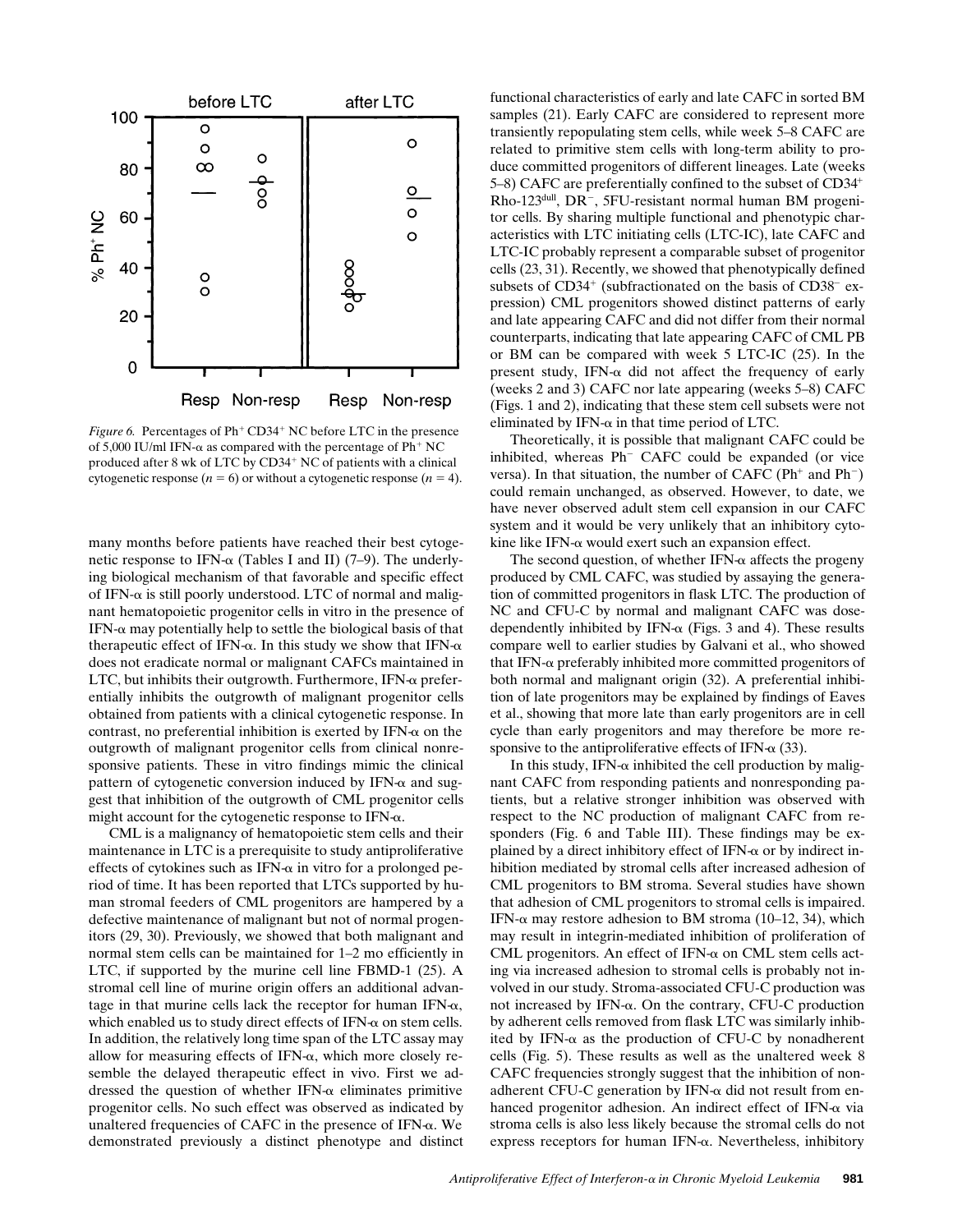effects mediated by stromal cells could be involved. It is possible, as indicated by findings by Bhatia et al. (12), that IFN- $\alpha$  $r$ estores normal signaling through  $\beta$ 1-integrins by restoring a defective signaling pathway within the malignant cell. Clinically, clear-cut differences between cytogenetically responding patients and nonresponders with respect to restoration of integrin signaling by IFN- $\alpha$  have not been reported yet. Therefore, it remains to be demonstrated whether  $\beta$ 1-integrin–mediated inhibition accounts for the cytogenetic response observed clinically.

Alternatively, our results are more readily explained by a direct inhibitory effect via the IFN- $\alpha$  signaling pathway, which may result in cell cycle exit. Several hematopoietic cell lines respond to IFN- $\alpha$  by a cell cycle arrest at the G0/G1 phase, characterized by the accumulation of nondividing cells with 2n DNA content (35–39). Specific interactions between IFN- $\alpha$  receptor–generated signaling and the cell cycle phase have been identified. It has been shown that  $IFN-\alpha$  may impose a number of proliferative restrictions via cell cycle controlling genes such as inhibition of cyclin-dependent kinases (40), downregulation of c-myc, and reduction of DNA binding activity of E2F (41). On the other hand, enhanced tyrosine kinase activity of p210*BCR/ABL* may enhance the activity of E2F and thereby initiate transcription of c-*myc* (42). However, the opposing effects of IFN- $\alpha$  and p210<sup>BCR/ABL</sup> on the cell cycle remain largely to be investigated. Such studies may give a clue as to how IFN- $\alpha$ exerts an antiproliferative effect without elimination of CAFC, as demonstrated in this study. Our in vitro findings compare well to previous clinical findings by Talpaz et al. (43) and by Hochhaus et al. (44). Both clinical studies demonstrated that the persistence of leukemic progenitors during IFN- $\alpha$  induced cytogenetic remission. It was suggested that IFN- $\alpha$  interferes with the maturation and expansion of leukemic progenitors. Our results would suggest that IFN- $\alpha$  may predominantly affect hematopoietic progenitor cells at a stage of development beyond the initiation of CAs.

In conclusion, this work presents the first in vitro model mimicking the cytogenetic conversion induced by IFN- $\alpha$  in CML. It suggests that cytogenetic responses are predominantly induced by a preferential functional inhibition of the outgrowth of CML stem cells.

#### **Acknowledgments**

We thank Bep Smit and Adrie Boudewijn for excellent technical assistance, Kitty Oosterman for excellent secretarial assistance, and Ron van der Holt for excellent statistical analysis.

#### **References**

1. Fialkow, P.J., R.J. Jacobson, and T. Papayannopoulou. 1977. Chronic myeloid leukemia: clonal origin in a stem cell common to the granulocyte, erythrocyte, platelet and monocyte/macrophage. *Am. J. Med.* 63:125–130.

2. Groffen, J., J.R. Stephenson, N. Heisterkamp, A. de Klein, C.R. Bartram, and G. Grosveld. 1984. Philadelphia chromosomal breakpoints are clustered within a limited area, *bcr*, on chromosome 22. *Cell.* 36:93–99.

3. Melo, J.V. 1996. The molecular biology of chronic myeloid leukemia. *Leukemia.* 10:751–756.

4. McGlave, P.B. 1992. Therapy of chronic myelogenous leukemia with related or unrelated donor bone marrow. *Leukemia.* 6:115–117.

5. Talpaz, M., K. McCredie, G.M. Mavligit, and J.U. Gutterman. 1983. Leucocyte interferon-reduced myeloid cytoreduction in chronic myelogenous leukemia. *Blood.* 62:689–692.

6. Talpaz, M., H.N. Kantarjian, K.B. McCredie, J.M. Trujillo, M.J. Keating, and J.U. Gutterman. 1986. Hematologic remission and cytogenetic improvement induced by recombinant human interferon- $\alpha$  in chronic myelogenous leukemia. *N. Engl. J. Med.* 314:1065–1069.

7. Kantarjian, H.M., T.L. Smith, S. O'Brien, M. Beran, S. Pierce, and M. Talpaz. 1995. Prolonged survival in chronic myelogenous leukemia after cytogenetic response to interferon-a therapy. *Ann. Intern. Med.* 122:254–261.

8. The Italian Cooperative Study Group on Chronic Myeloid Leukemia. 1994. Interferon-alpha-2a as compared with conventional chemotherapy for the treatment of chronic myeloid leukemia. *N. Engl. J. Med.* 330:820–825.

9. Allan, N.C., S.M. Richards, P.C.A. Shepherd, on behalf of the UK Medical Research Council's Working Parties for Therapeutic Trials in Adult Leukaemia. 1995. UK Medical Research Council randomised, multicenter trial of interferon- $\alpha$ 1 for chronic myeloid leukemia: improved survival irrespective of cytogenetic response. *Lancet.* 345:1392–1397.

10. Dowding, Ch., G. Ai-Pu, J. Osterholz, M. Siczkowiski, J. Goldman, and M. Gordon. 1991. Interferon- $\alpha$  overrides the deficient adhesion of chronic myeloid leukemia primitive progenitor cells to bone marrow stromal cells. *Blood.* 78:499–505.

11. Bhatia, R., E.R. Wayner, P.B. McGlave, and C.M. Verfaillie. 1994. Interferon-a restores normal adhesion of chronic myelogenous leukemia hematopoietic progenitors to bone marrow stroma by correcting impaired  $\beta$ 1 integrin receptor function. *J. Clin. Invest.* 94:384–391.

12. Bhatia, R., J.B. McCarthy, and C.M. Verfaillie. 1996. Interferon-a restores normal  $\beta$ 1 integrin-mediated inhibition of hematopoietic progenitor proliferation by the marrow microenvironment in chronic myelogenous leukemia. *Blood.* 9:3883–3891.

13. Santucci, M.A., G. Visani, D. Russo, A. Zaccaria, N. Testoni, P. Tosi, E. Zuffa, R. Fanin, and S. Tura. 1992. In vitro activity of alpha-interferon on granulocyte macrophage precursors in chronic myeloid leukemia (CML): correlation with clinical responsiveness. *Leuk. Lymphoma.* 6:155–160.

14. Carmelo, C.S., M. Cazzola, A. Ganser, G. Bergamaschi, P. Pedrazzoli, D. Hoelzer, and E. Ascari. 1988. Synergistic antiproliferative effect of recombinant interferon- $\gamma$  with recombinant interferon- $\alpha$  on chronic myelogenous leukemia hematopoietic progenitor cells (CFU-GEMM, CFU-Mk, BFU-e and CFU-GM). *Blood.* 72:1293–1299.

15. Estrov, Z., R. Kurzrock, and M. Wetzler. 1991. Suppression of chronic myelogenous leukemia colony growth by interleukin-1 (IL-1) receptor antagonist and soluble IL-1 receptors: a novel application for inhibitors of IL-1 activity. *Blood.* 78:1476–1484.

16. Selleri, C., T. Sato, L. Del Vecchio, L. Luciano, A.J. Barrett, B. Rotoli, N.S. Young, and J.P. Maciejewski. 1997. Involvement of Fas-mediated apoptosis in the inhibitory effects of interferon- $\alpha$  in chronic myelogenous leukemia. *Blood.* 89:957–964.

17. Ploemacher, R.E., J.P. van der Sluijs, J.S.A. Voerman, and N.H.C. Brons. 1989. An *in vitro* limiting-dilution assay of long-term repopulating hematopoietic stem cells in the mouse. *Blood.* 74:2755–2763.

18. Ploemacher, R.E., J.P. van der Sluijs, C.A.J. van Beurden, M.R.M. Baert, and P.L. Chan. 1991. Use of limiting dilution type long-term marrow cultures in frequency analysis of marrow-repopulating and spleen colony-forming hematopoietic stem cells in the mouse. *Blood.* 78:2527–2533.

19. Ploemacher, R.E., J.C.M. van der Loo, C.A.J. van Beurden, and M.R.M. Baert. 1993. Wheat germ agglutinin affinity of murine hemopoietic stem cell subpopulation is an inverse function of their long-term repopulating ability *in vitro* and *in vivo*. *Leukemia.* 7:120–130.

20. Breems, D.A., A. Baelde, J.J.B. Boesen, E.A.W. Blokland, K.B. Brouwer, S. Fruehauf, D. Valerio, and R.E. Ploemacher. 1995. Rhesus monkey cobblestone area forming cell assay allows assessment of pre- and post-transplant gene transfer efficiency in a series of hematopoietic stem cell subsets. *Exp. Hematol.* 23:844*a*. (Abstr.)

21. Breems, D.A., E.A.W. Blokland, S. Neben, and R.E. Ploemacher. 1994. Frequency analysis of human primitive haematopoietic stem cell subsets using a cobblestone area forming cell assay. *Leukemia.* 8:1095–1104.

22. Ploemacher, R.E. 1994. Cobblestone area forming cell (CAFC) assay. *In* CRC Culture of Specialized Cells. Culture of Hematopoietic Cells. R.I. Freshney, I.B. Pragnell, and M.G. Freshney, editors. Wiley-Liss Inc., New York. 1–21.

23. van der Loo, J.C.M., C. van den Bos, M.R.M. Baert, G. Wagemaker, and R.E. Ploemacher. 1994. Stable multilineage hemopoietic chimerism in alpha-talassemic mice induced by a bone marrow subpopulation that excludes the majority of day-12 colony-forming units. *Blood.* 83:1769–1777.

24. Terpstra, W., R.E. Ploemacher, A. Prins, K. van Lom, K. Pouwels, A.W. Wognum, B. Löwenberg, and J.J. Wielenga. 1996. Fluorouracil spares AML cells with long-term abilities in immunodeficient mice and in stromal culture. *Blood.* 88:1944–1949.

25. Cornelissen, J.J., A.W. Wognum, R.E. Ploemacher, F. Frassoni, G. Wagemaker, A. Hagemeijer, and B. Löwenberg. 1997. Efficient long-term maintenance of chronic myeloid leukemic cobblestone area forming cells on a murine stromal cell line. *Leukemia.* 11:126–133.

26. Berenson, R.J., R.G. Andrews, W.I. Bensinger, D. Kalamasz, G. Knitter, C.D. Buckner, and I.D. Bernstein. 1988. Antigen CD34<sup>+</sup> marrow cells engraft lethally irradiated baboons. *J. Clin. Invest.* 81:951–955.

27. Arnoldus, E.P.J., J. Wiegant, I.A. Noordermeer, J.W. Wessels, G.C. Bevestock, G.C. Grosveld, M. van der Ploeg, and A.K. Raap. 1990. Detection